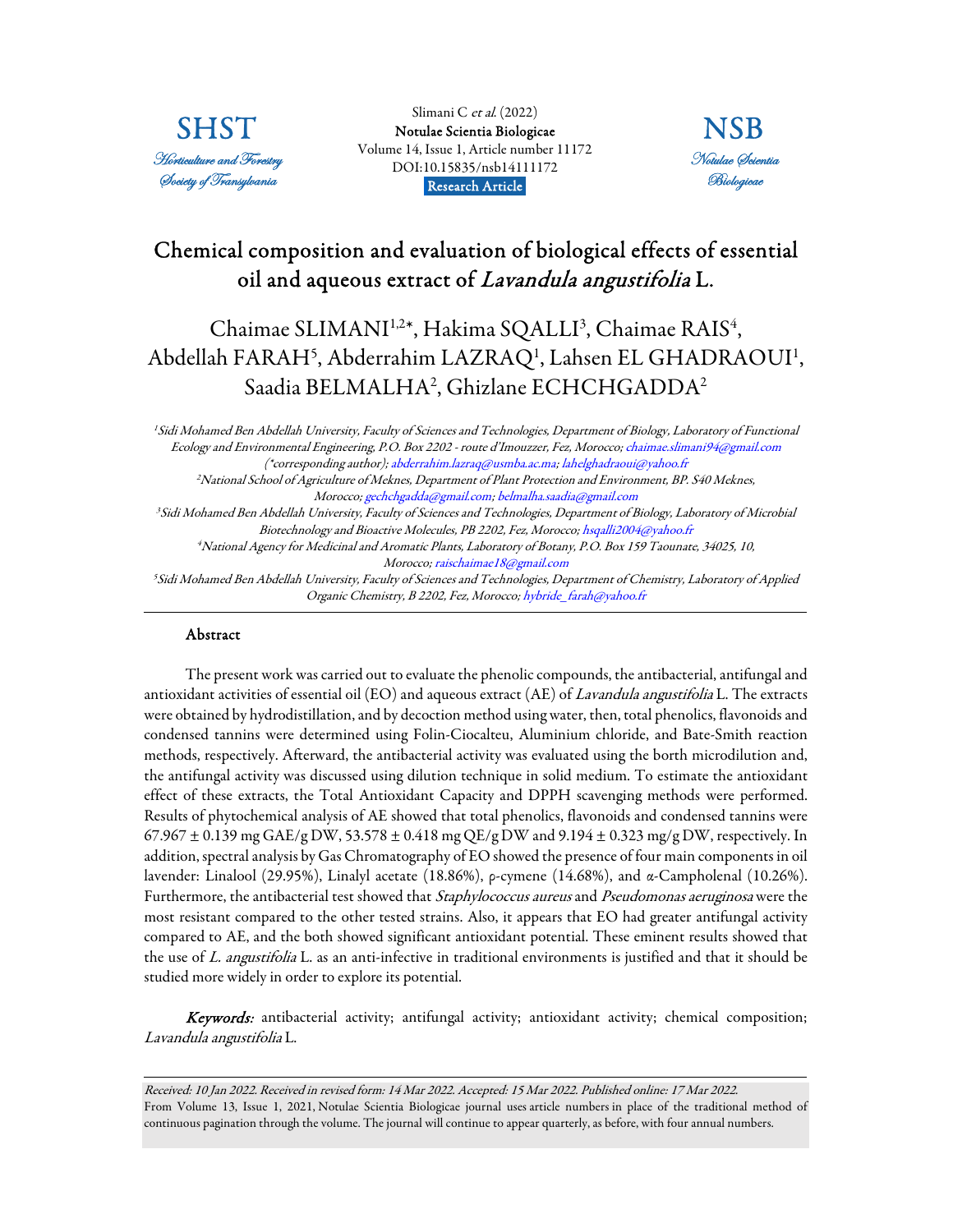Abbreviations: EO-Essential oil; AE-aqueous extract; mL-Milliliter; g-Gram; mg-milligrams; h-Hour; °C-Celsius degree; GAE-Gallic acid equivalent; %-Percentage; min-minutes; AA-Ascorbic acid; E. coli-Escherichia coli; QE-Quercetin equivalent; S. aureus-Staphylococcus aureus; E. faecalis-Enterococcus faecalis; P. aeruginosa-Pseudomonas aeruginosa; F. oxysporum-Fusarium oxysporum; MIC-Minimal Inhibitory Concentration; LB-Lysogeny Broth; MBC-Minimal Bactericidal Concentration; PDA-Potato Dextrose Agar; BHT-Butylated hydroxytoluene

#### Introduction

Since antiquity, medicinal plants have always been part of basic human knowledge (Aquaron, 2015). Today, herbal preparations, also known as alternative or complementary medicine, are gaining a lot of popularity (Qidwai and Ashfaq, 2013), and increased interest in their use has encouraged more detailed studies of plant resources (Bagiu et al., 2012). In modern societies there are a strong trend towards natural products, whether for health care, beauty or as food additives, aromas, preservatives, or spices (Bachiri et al., 2017). In addition, the use of natural substances as antimicrobial and antioxidants agents could help to mitigate negative impact of chemical inputs on food webs, human health, and environment (Bachiri et al., 2017). Several bioactive compounds have been reported for lavender, such as polyphenols, anthocyanins, and carotenoids that act as antioxidants in human body (Bachiri et al., 2015). The essential oil of lavender is mainly composed of monoterpenes (the C10 class of isoprenoids), and is produced and stored in the glandular trichomes, which cover the surface of the aerial parts (both leaves and inflorescence) of the plant. Lavender main compounds responsible for the typical aroma are linalool, linalylacetate, 1,8-cineole, ocimene, terpene, and camphor (Haddanpouraghdam et al., 2011). Essential oil of lavender has antiseptic and anti-inflammatory, analgesic, anti-fungal and bactericidal properties because it is rich in terpenes (Rafie et al., 2016; Nikšić et al., 2017; Wells et al., 2018; Yuan et al., 2019; Danila et al., 2021). The aim of our work is to exploit the potential of L. angustifolia aqueous extract and essential oil in order to highlight their antimicrobial, antifungal, and antioxidant activities.

## Materials and Methods

#### Plant material

Plant material consists of L. angustifolia L. aerial part collected from the botanical garden of National School of Agriculture, Meknes. The harvested part was dried at 45 °C in order to preserve the integrity of their molecules as much as possible. Also, many studies showed that the macro and the micronutrients, together with the phenolic compounds were not degraded when subjected to temperatures of 45 °C (Reis *et al.*, 2013; Nguyen et al., 2018; Gustavo et al., 2021). The plant was ground with a laboratory mortar and were sieved to obtain a fine powder, used for extraction.

## Preparation of extracts

The essential oil (EO) was obtained by hydrodistillation, and the aqueous extract (AE) was obtained using distilled water as solvent. Fifteen grams of powder were boiled for 15 min according to the plant:solvent ratio of 1.5/10 (w/v). The solvent was removed under reduced pressure, and the resulting crude extract was stored at 4 °C in obscurity prior to use. It appears that the use of aqueous plant extracts is promising given their effectiveness and environmental safety. The aqueous extracts are also cheaper and cost-effective compared to other extracts prepared with organic solvents (methanol, ethanol, etc.).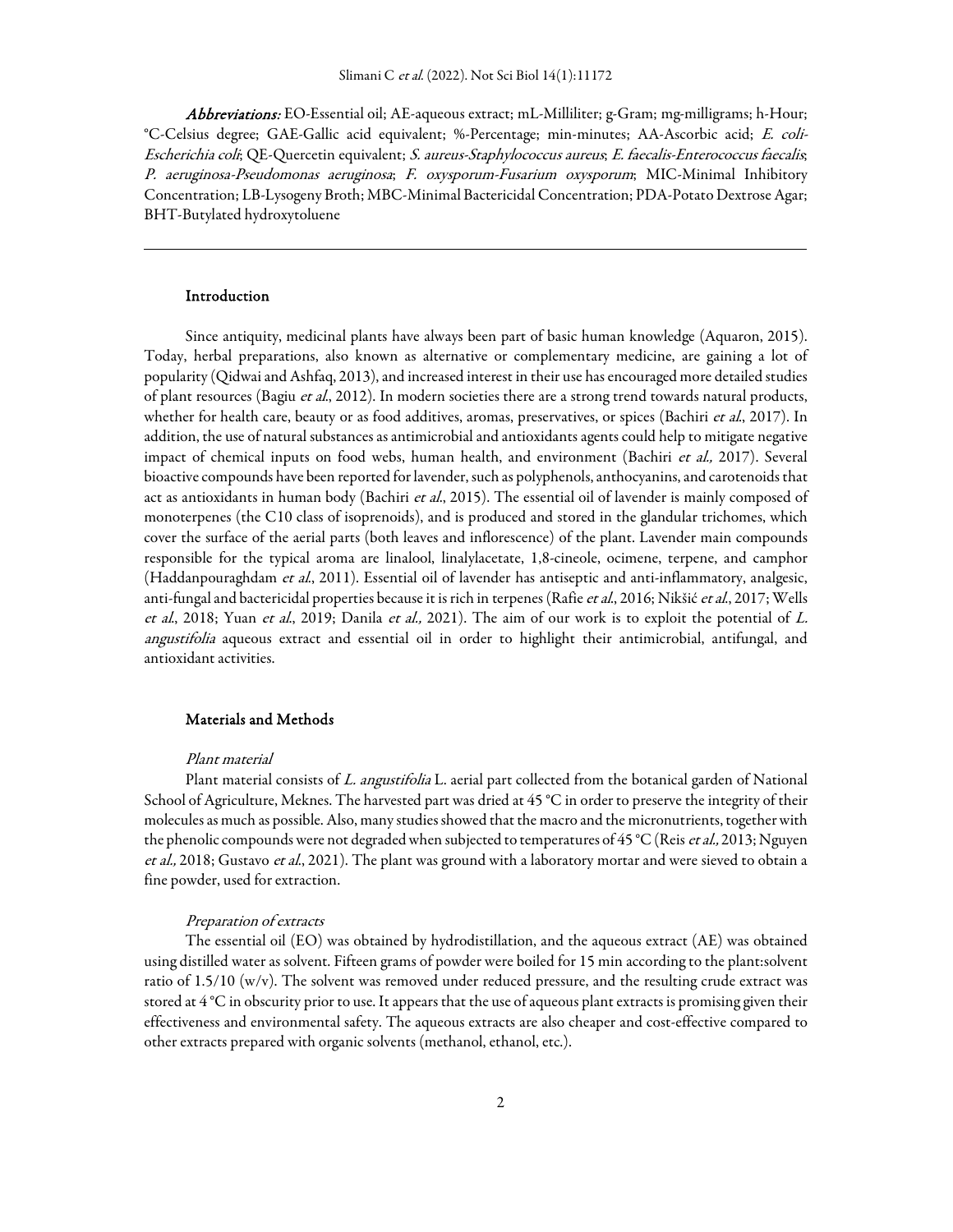#### Total phenols content

Total phenolic content of AE was performed according to the Folin Ciocalteu's method (Singleton, 1985). 200 μl of the extract was mixed with 1.5 mL of 10% (v/v) Folin Ciocalteu reagent. After 5 min, 1.5 mL of 5% (w/v) sodium carbonate was added. The absorbance was measured at 725 nm after 2 h of incubation. The concentration of total polyphenolics was calculated based on a calibration curve previously performed with the standard gallic acid. Results were expressed as mg of gallic acid equivalent (GAE)/g of extract.

## Total flavonoids quantification

Total flavonoids content in AE was determined as described by Barros et al. (2011). Briefly, 1 mL of AE was mixed with 0.3 mL of 5% (w/v) NaNO<sub>2</sub>. After 5 min, 0.3 mL of 10% (w/v) AlCl<sub>3</sub> were added. After 6 min, 2 mL of (1 M) NaOH were added, then, the volume of the mixture was made up to 10 mL with distilled water. The absorbance was measured at 510 nm. Total flavonoids were calculated from the calibration curve established with quercetin standard. Results were expressed as milligrams of quercetin equivalent/gram of extract (mg EQ/ g of extract).

#### Condensed tannins content

Condensed tannins were performed using Bate-Smith reaction (Stonestreet, 1966). Briefly 1 mL of AE was mixed with 0.5 mL of distilled water and 1.5 mL of 37% hydrochloric acid. The mixture was heated for 30 min in a water bath at 100 °C. The optical density "OD" was measured at 550 nm. The difference in OD between the hydrolysed tube and the control (tube at room temperature) corresponds to the amount of tannins present in the extract by the following relation:

 $Tannins (mg/mL) = 19,33 X [ODhydrolysis - ODControl]$  (1)

## Chromatographic analysis of L. angustifolia essential oil

Chromatographic analysis of L. angustifolia essential oils was performed on a gas chromatograph with electronic pressure control, type Hewlett Packard (HP 6890) equipped with a HP- 5MS capillary column (30 m x 0.25 mm, film thick- ness 0.25  $\mu$ m). The injection mode was split (split ratio: 1/50, flow rate: 66 mL/min) and the injected volume was about 1 µL. Nitrogen was used as carrier gas with a flow rate of 1.7 mL/min. The column temperature was programmed from 50 to 200 °C at a heating rate of 4 °C/min, during 5 min. The apparatus was controlled by a "ChemStation" computer system. The identification of the components is based on the comparison of their mass spectra (GC/MS), respective with spectra of the library NIST 98, of the bibliography and based on calculation of Retention Index (RI) (Adams, 2017).

#### Antibacterial activity

The target bacterial strains used incorporated four aerobic and pathogenic strains: Escherichia coli (ATCC 25922), Staphylococcus aureus (ATCC 29213), Pseudomonas aeruginosa (ATCC 27853), Enterococcus faecalis (ATCC 51299) and a fungus Fusarium oxysporum ssp. f. albidinis (Foa). This lastwas isolated from the spines of palm trees (*Phoenix dactylifera*) affected with Bayoud brought from the region of Tafilalt in southern Morocco. The preparation of the test germ culture was carried out on the Lysogeny Broth (LB) medium for the bacterial strains and on the Potato Dextrose Agar (PDA) medium for the fungus. These cultures were incubated at the optimum growth temperature for each target strains.

#### Determination of the MIC

The Minimal Inhibitory Concentration (MIC) was defined as the lowest concentration of the extract that inhibits the bacterial growth. For its determination, the broth microdilution was performed. The microplates were then incubated at 37 °C for 24 h. After incubation, 10 μl of resazurine were added to reveal bacterial growth (Bouhdid et al., 2009).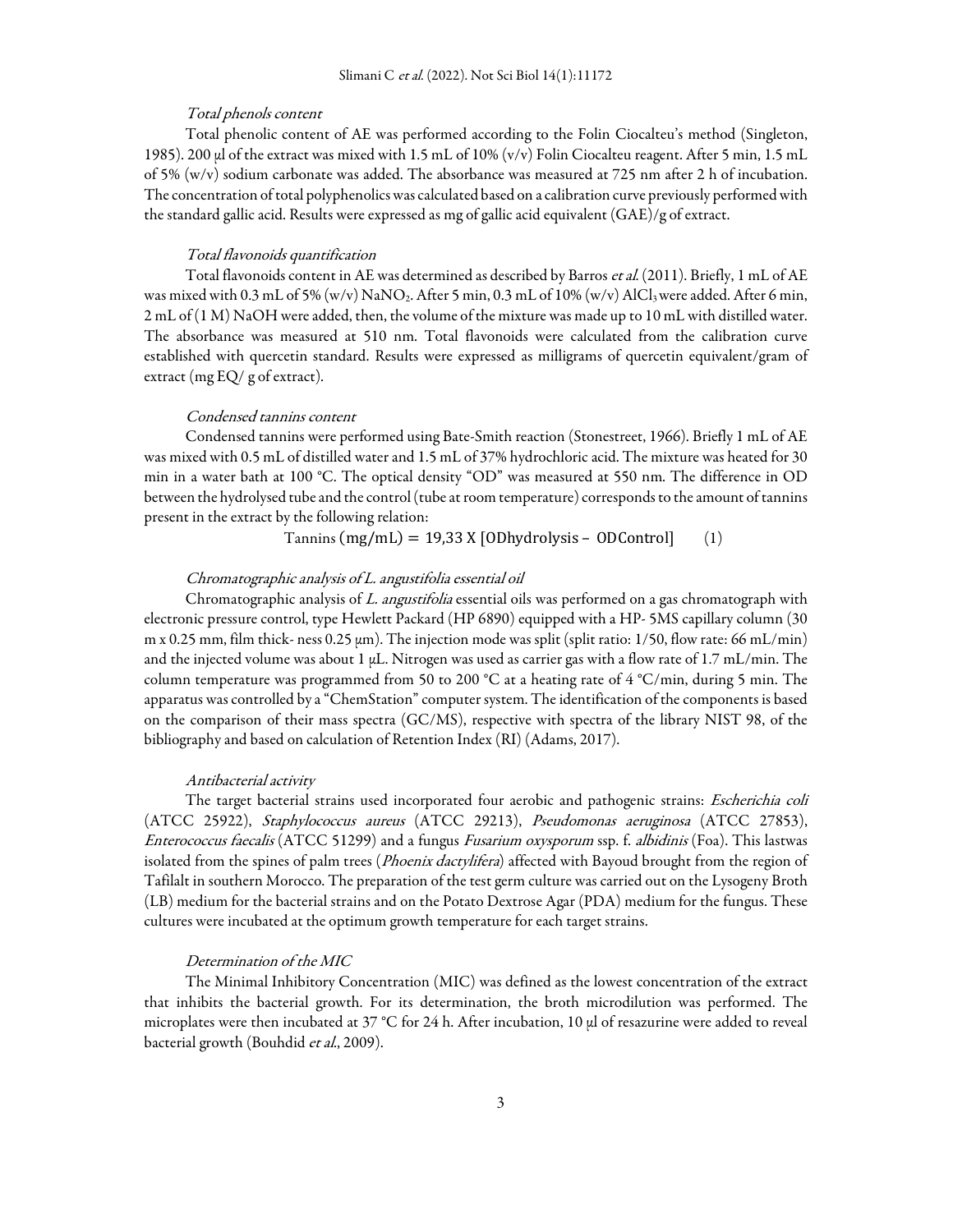### Determination of the MBC

To determine the Minimal Bactericidal Concentration (MBC), 3 μL of negative wells were deposited on the surface of LB agar plate and incubated at 37 °C for 24 h. MBC had been considered as the lowest concentration yielding a negative visible growth. The MBC/MIC ratio was also calculated to highlight the nature of the antibacterial effect (Levison, 2004).

#### Antifungal activity

Dilution method in solid medium was used to evaluate the antifungal activity (Moulari, 2005). The emulsification of extract was realized using agar solution 0.2% (Remmal et al., 1993). 1 mL of each extract was mixed with 13 mL of PDA medium to give final concentrations of 1/100, 1/250, 1/500, 1/1000, 1/2000, 1/3000, 1/5000 (v/v). The seeding was done. Petri dishes (controls and tests) were incubated for 7 days. Diameters of filamentous fungal colonies were measured to calculate the inhibition rate I'(%) (Kordalis et al., 2003). This rate is calculated according to the equation:

$$
I'(\%) = \frac{dC - dE}{dC} \times 100
$$
 (2)  
with:

- $\bullet$  I'(%) = Inhibition rate expressed as a percentage;
- $\bullet$  dC = Colony diameter in boxes "positive control";
- $\bullet$  dE = Colony diameter in the boxes containing the plant extract.

The essential oil is:

- Very active when the inhibition rate I' is between 75 and 100 %. The fungal strain is very sensitive
- Active when the inhibition rate I' is between 50 and 75%. The fungal strain is sensitive;
- Moderately active when the inhibition rate I' is between 25 and 50% and the strain is limited;
- Little or no active when the inhibition rate I' is between 0 and 25% and the strain is resistant.

## Evaluation of the antioxidant activity

#### DPPH assay

The DPPH (1,1-diphenyl-2-picrylhydrazyl) scavenging method was used to evaluate the antioxidant effect of L. angustifolia extracts (Brand-Williams et al., 1995). For the extracts, a serial dilution was prepared from a solution of 4 mg/mL for AE and 20 μl/mL for EO prepared in methanol. Then, 1 mL of each dilution was added to 1 mL of DPPH (0.004%) for AE and to 2 mL of DPPH for EO. The mixture was left in dark for 30 min and the discoloration compared to the negative control containing only the DPPH solution was measured at 517 nm following the equation:

Antioxidant activity (%) =  $\frac{\text{Abs DPPH - Abs final}}{\text{Abs DPPH}} \times 100$  (3)

The antioxidant activity of these extracts was determined from their half-maximal inhibitory concentration  $(IC_{50})$ . It is the concentration necessary to reduce 50% of radical DPPH (Hebi et al., 2016).

## Total antioxidant capacity test

The phosphomolybdenum technique was also used. It is a quantitative analysis to study the rate of reduction reaction between an antioxidant and an oxidant. Briefly 0.3 mL of each extract) was added to 3 mL of a reagent composed of  $H_2SO_4$ , NaH2PO4, and ammonium molybdate. The screwed tube was incubated at 95 °C for 90 min. After cooling, the absorbance was measured at 695 nm. Results were expressed in mg equivalent ascorbic acid/gram of extract (mg EAA/g) from a calibration curve range, carried out by ascorbic acid standard (Prieto et al., 1999).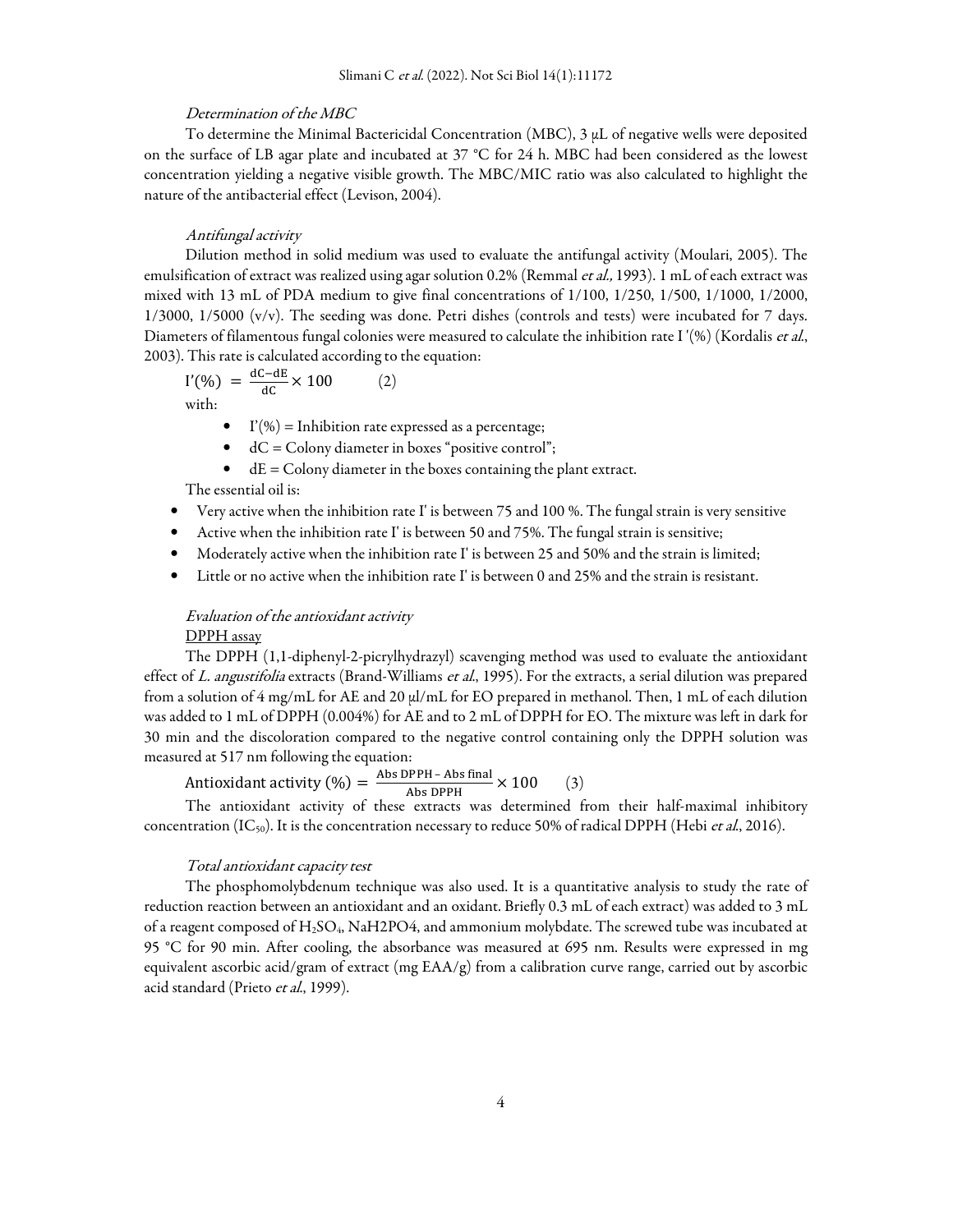#### Statistical analysis

The data was analysed statistically (means calculation, variance analysis, standard deviation) to find the existing variability between the two extracts used. A comparison test of averages was done whenever there was a significant factor effect studied by the ANOVA.

For the percentage results, we used a transformation to satisfy the conditions of normality of distributions and equality of variances (Gulumser et al., 2006). This angular transformation was carried out according to the following formula:

 $Y = Arcsin \sqrt{5x/100}$  (4)

## Results

Yields of L. angustifolia extracts

The yields of extracts were presented in Table 1. Thus, the EO had a yellow to orange colour, a strong odour with a yield of 2.13%, and the AE presented a dark coloured paste with a percentage of 21.68%.

Table 1. Yield of aqueous extract and essential oil of L. angustifolia

| ┳.<br>Extracts                | Yields $(\%)$ |
|-------------------------------|---------------|
| $\mathbf{r}$<br>Essential oil | 212<br>2.13   |
| Aqueous extract               | 21.68         |

Phytochemical determination of extracts

Results from the phenolic content, flavonoids and condensed tannins of the AE were showed in Table 2. The values were 67.967 mg GAE/g, 53.578 mg QE/g and 9.194 mg/g respectively.

Table 2. Content of polyphenols, flavonoids and condensed tannins of the aqueous extract of L. angustifolia

| Molecules         | Extracts                          |
|-------------------|-----------------------------------|
| Polyphenols       | $67.967 \pm 0.139$ (mg EAG/ g DW) |
| Flavonoids        | 53.578 $\pm$ 0.418 (mg EQ/ g DW)  |
| Condensed tannins | $9.194 \pm 0.323$ (mg/g DW)       |

## Chemical composition of the essential oil

Twenty-two components were characterized, representing 99.1% of the total oil components detected, which are listed in table 3 with their percentage composition and retention index. Chemical identification and quantitative estimation of lavender oil showed four main components: Linalool (29.95%), Linalyl acetate (18.86%), ρ-cymene (14.68%), and α-Campholenal (10.26%).

## Antibacterial activity of L. angustifolia

Determination of the MIC

MIC values of extracts against the different bacterial strains studied were given in Tables 4 and 5. It was found that the MIC obtained from EO was ranged from 8 and 4%. In contrast, the MIC values of the AE was ranged from 200 and 100 mg/mL. Based on these results, the highest MIC (8%) of EO was observed for S. aureus and the lowest one (4%) was observed against E. faecalis, E. coli and P. aeruginosa. For the AE, the highest MIC (200 mg/mL) was observed against P. aeruginosa and the lowest one (100 mg/mL) was observed against E. coli, S. aureus and E. faecalis.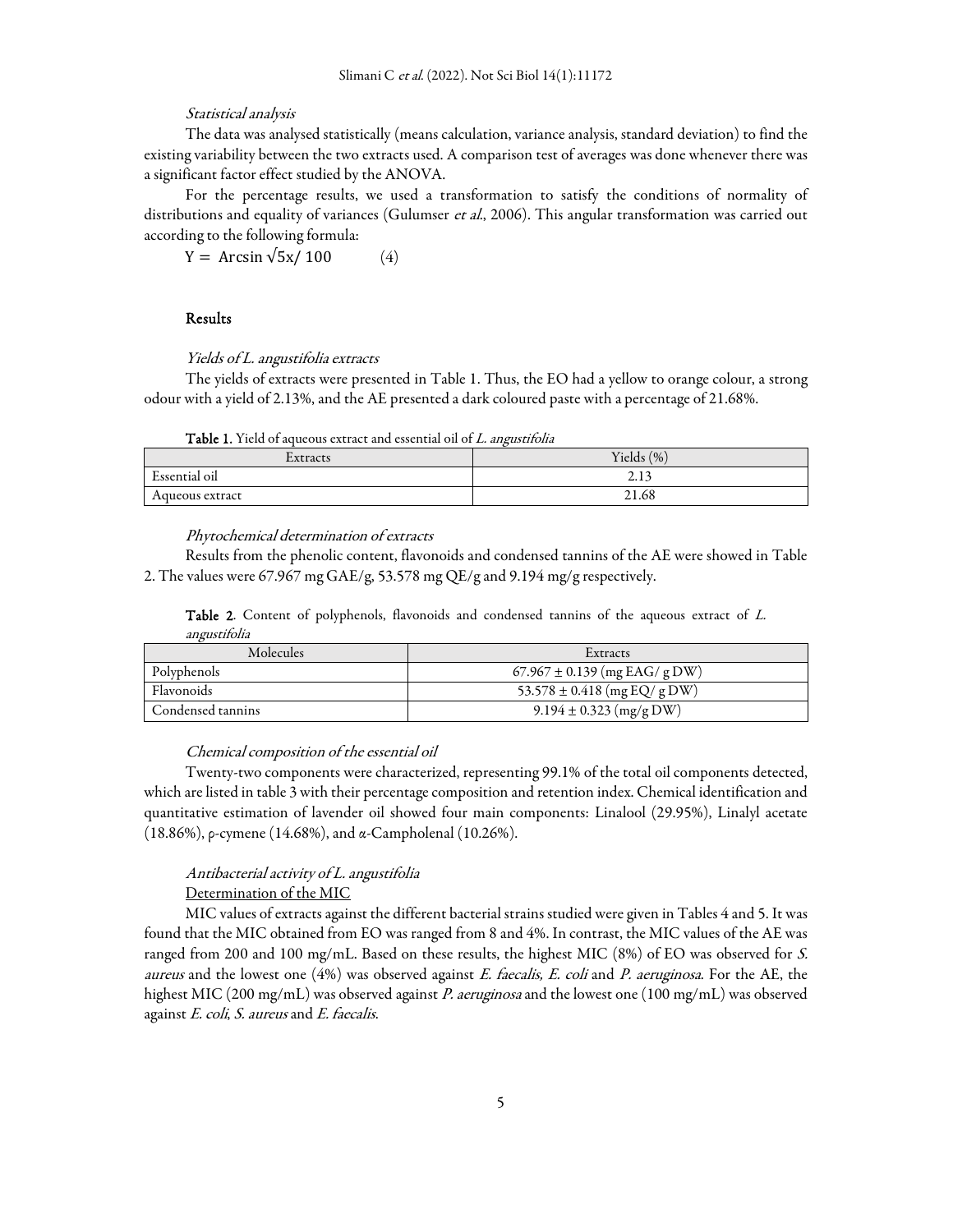| Compound              | Formula           | Retention Index | Area peak (%) |
|-----------------------|-------------------|-----------------|---------------|
| $\alpha$ -Thujene     | $C_{10}H_{16}$    | 926             | 1.05          |
| $\alpha$ -Pinene      | $C_{10}H_{16}$    | 940             | 0.54          |
| $\beta$ -pinene       | $C_{10}H_{20}$    | 979             | 1.57          |
| $\delta$ 3-carene     | $C_{10}H_{16}$    | 1013            | 0.22          |
| $p$ -cymene           | $C_{10}H_{14}$    | 1022            | 14.68         |
| 1,8-cineole           | $C_{10}H_{18}O$   | 1034            | 2.84          |
| cis-linalool oxide    | $C_{10}H_{18}O_2$ | 1076            | 0.41          |
| Linalool              | $C_{10}H_{16}$    | 1088            | 29.95         |
| $\alpha$ -Campholenal | $C_{10}H_{16}O$   | 1137            | 10.26         |
| Camphor               | $C_{10}H_{16}O$   | 1147            | 0.66          |
| Isoborneol            | $C_{10}H_{18}O$   | 1158            | 2.65          |
| 3-thujanol            | $C_{10}H_{18}O$   | 1167            | 0.53          |
| Lavandulol            | $C_{10}H_{18}O$   | 1173            | 0.34          |
| Terpinen-4-ol         | $C_{10}H_{18}O$   | 1180            | 1.3           |
| Nerol                 | $C_{10}H_{18}O$   | 1214            | 0.11          |
| Piperitone            | $C_{10}H_{16}O$   | 1232            | 1.84          |
| Linalyl acetate       | $C_{11}H_{22}O_2$ | 1239            | 18.86         |
| Linalyl acetate       | $C_{12}H_{20}O_2$ | 1258            | 0.37          |
| Geranial              | $C_{10}H_{16}O$   | 1269            | 2.3           |
| Neryl acetate         | $C_{12}H_{20}O_2$ | 1341            | 0.55          |
| Geranyl acetate       | $C_{12}H_{20}O_2$ | 1359            | 0.97          |

Table 3. Main components of L. angustifolia essential oil along with their Retention Index (RI)

Table 4. MIC of L. angustifolia essential oil against different microbial strains

| <u>a san an San Aonaich an Dùbhan an Dùbhan an Dùbhan an Dùbhan an Dùbhan an Dùbhan an Dùbhan an Dùbhan an Dùbhan an Dùbhan an Dùbhan an Dùbhan an Dùbhan an Dùbhan an Dùbhan an Dùbhan an Dùbhan an Dùbhan an Dùbhan an Dùbhan </u><br>EO(%)<br>Strains<br>$- - - - - -$ | 32                       | 16                       | 8 | 4 | $\gamma$<br>∠ | 0.5 | 0.25 | 0.12 | 0.06 | 0.03 | $\subset$<br>◡ |
|---------------------------------------------------------------------------------------------------------------------------------------------------------------------------------------------------------------------------------------------------------------------------|--------------------------|--------------------------|---|---|---------------|-----|------|------|------|------|----------------|
| E. coli                                                                                                                                                                                                                                                                   | $\overline{\phantom{a}}$ | -                        |   |   |               |     |      |      |      |      |                |
| S. aureus                                                                                                                                                                                                                                                                 | $\overline{\phantom{0}}$ | $\overline{\phantom{a}}$ | - |   |               |     |      |      |      |      |                |
| P. aeruginosa                                                                                                                                                                                                                                                             | $\overline{\phantom{a}}$ |                          |   |   |               |     |      |      |      |      |                |
| E. faecalis                                                                                                                                                                                                                                                               | $\overline{\phantom{a}}$ | -                        | - |   |               |     |      |      |      |      |                |

-: Absence of bacterial growth; +: Presence of bacterial growth; EO: Essential Oil; C: Control.

| Table 5. MIC of the aqueous extract of L. angustifolia against the different microbial strains studied |  |  |  |  |  |  |
|--------------------------------------------------------------------------------------------------------|--|--|--|--|--|--|
|                                                                                                        |  |  |  |  |  |  |

| AE(mg/mL)<br>Strains | 200                      | 100 | 50 | 25 | 12.5 | 6.25 | 3.12 | 1.56 | 0.78 | 0.30 | 0.09 | C |
|----------------------|--------------------------|-----|----|----|------|------|------|------|------|------|------|---|
| E. coli              | -                        |     |    |    |      |      |      |      |      |      |      |   |
| <i>S. aureus</i>     | $\overline{\phantom{0}}$ |     |    |    |      |      |      |      |      |      |      |   |
| <i>P. aeruginosa</i> | ٠                        |     |    |    |      |      |      |      |      |      |      |   |
| E. faecalis          |                          |     |    |    |      |      |      |      |      |      |      |   |

- Absence of bacterial growth; +: Presence of bacterial growth; AE: Aqueous Extract; C: Control

## Determination of MBC

The results of MBC were presented in Table 6. For EO, it was found that MBC/MIC ratio was less or equal to 2%, therefore, our oil had a bactericidal effect for all strains tested. For the AE, MBC/MIC ratio was equal to 2 for all strains studied except P. aeruginosa. It appears that the AE has, also, a bactericidal effect.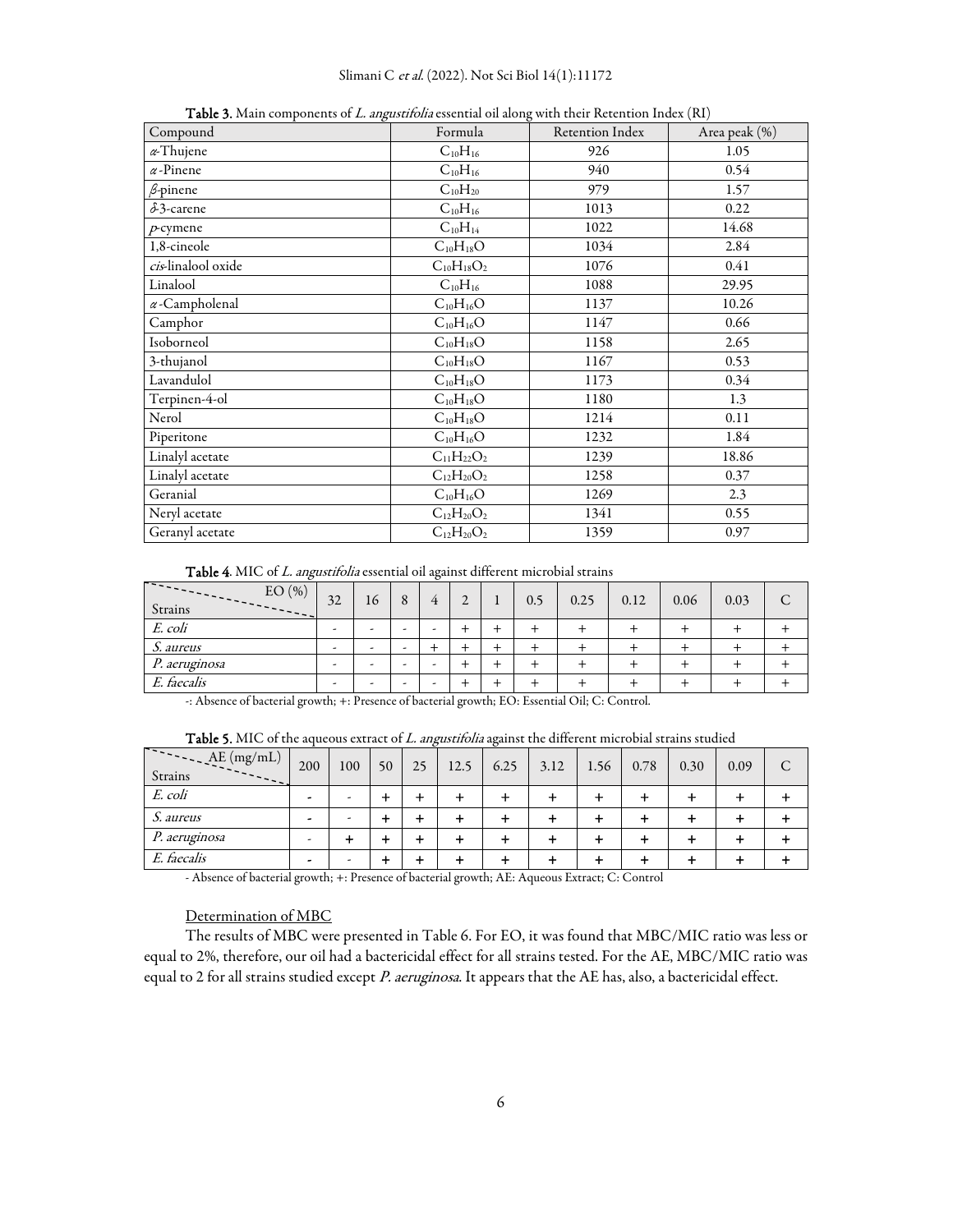| Strains       |     |            | Essential oil | Aqueous extract |      |            |         |           |  |
|---------------|-----|------------|---------------|-----------------|------|------------|---------|-----------|--|
|               | MIC | <b>MBC</b> | MBC/MIC       | Interpret       | MIC. | <b>MBC</b> | MBC/MIC | Interpret |  |
| E. coli       | 8%  | 8%         |               | Bd              | 100  | 200        |         | Bd        |  |
| S. aureus     | 4%  | 4%         |               | Bd              | 100  | 200        |         | <b>Bd</b> |  |
| P. aeruginosa | 8%  | 4%         |               | Bd              | 200  | >200       | $-$     | --        |  |
| E. faecalis   | 4%  | 16%        | 0.25          | Bd              | 100  | 200        |         | <b>Bd</b> |  |

Table 6. Antimicrobial parameters of L. angustifolia extracts and their interpretation

Interpret: Interpretation; Bd: bactericidal; --: not determined.

#### Antifungal activity of L. angustifolia

Results from inhibition rate of F. oxysporum as a function of concentrations of extracts were presented in Figure 1. It can be noted that AE was less effective on the target fungal strain compared to EO. In addition, both 1/100 and 1/250 (v/v) concentrations of EO resulted in complete inhibition of the fungus. In contrast, no concentration of AE resulted in complete inhibition of the strain studied. Analysis of the variance relative to percentage inhibition showed a non-significant effect between the two extracts studied (ddl= 1; F= 1.268;  $P = 0.269$ ).



Figure 1. Inhibition rate of F. oxysporum against the different concentrations of  $L$ . angustifolia extracts

## Evaluation of antioxidant activity of L. angustifolia DPPH method

The IC<sub>50</sub> recorded for butylated hydroxytoluene (BHT) and ascorbic acid (AA) used as reference molecules, were lower than that of the extracts studied (Table 7). Thus, the EO can reduce the stable free radical DPPH with an  $IC_{50}$  of 1.6 mg/mL showing an antioxidant activity greater than AE (1.86 mg/mL). The statistical treatment of the results allowed us to reveal a highly significant effect between the different extracts studied (ddl = 3. F =  $207.801$ ; P  $\leq 0.001$ ).

Table 7. Antioxidant activities (expressed as IC<sub>50</sub> in mg/mL) of the reference antioxidant and tested extracts of L. angustifolia

| Extract                  | $IC_{50}(mg/mL)$ |
|--------------------------|------------------|
| Butylated hydroxytoluene | $0.24 + 0.001$   |
| Ascorbic acid            | $1.35 \pm 0.02$  |
| Essential oil            | $1.6 \pm 0.34$   |
| Aqueous extract          | $1.86 \pm 0.23$  |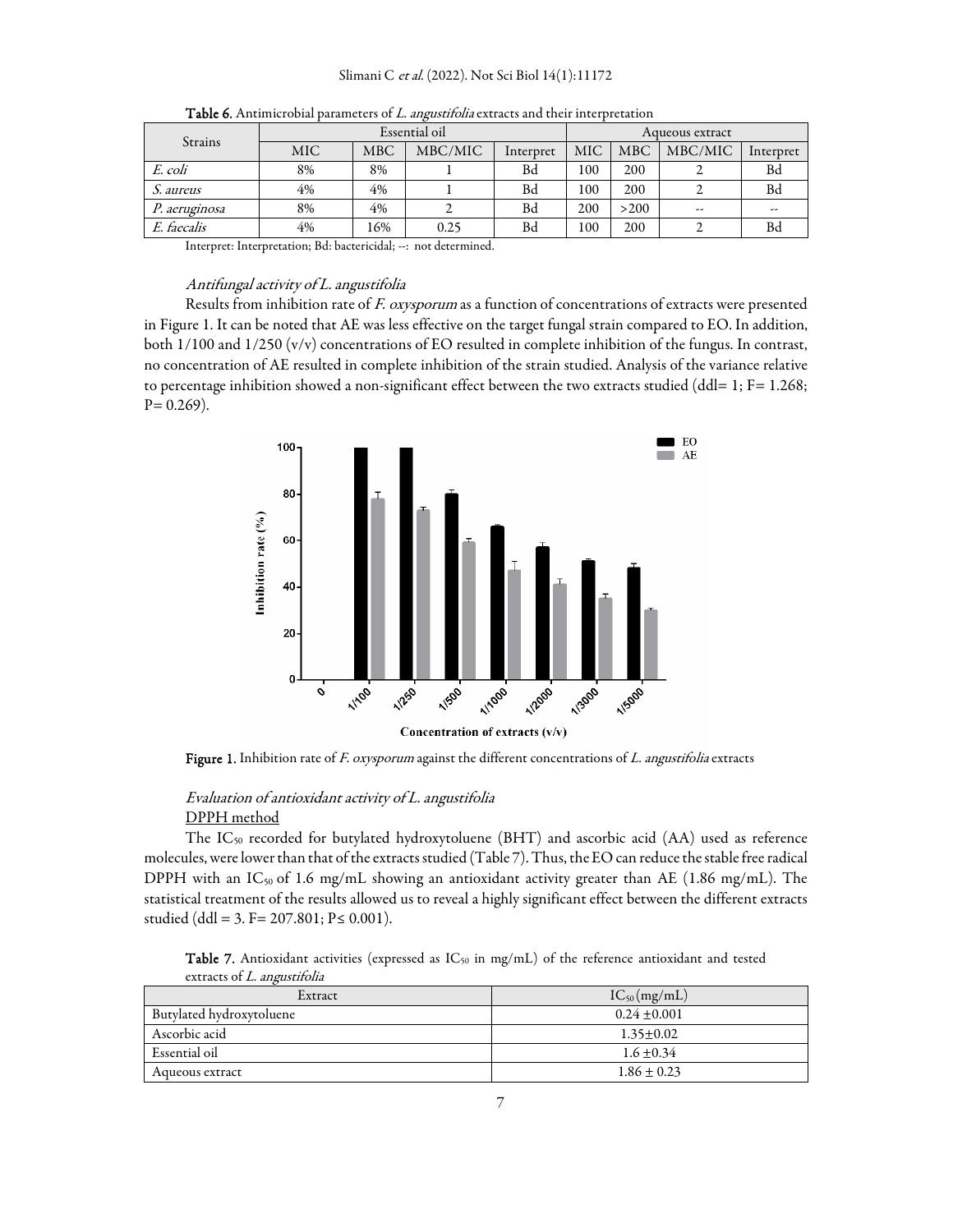#### Total antioxidant capacity method

Results of total antioxidant capacity showed a variability according to the nature of extract. At the concentration 4 mg/mL, the EO and the AE have higher antioxidant concentration, 819.6  $\pm$  0.09 mg EAA/g and 339.2 ± 0.02 mg EAA/g respectively. In contrast, at the 0.125 mg/mL concentration, EO and AE record lower antioxidant concentrations,  $125.20 \pm 0.30$  mg EAA/g and  $75.06 \pm 0.70$  mg EAA/g respectively (Figure 2).

Statistical analysis showed a significant difference between the two extracts studied (ddl = 1;  $F = 7,711$ ;  $P = 0.01$ ).



Figure 2. Total antioxidant capacity of the two tested extracts of L. angustifolia

#### Discussion

The analyses carried out in the present study enabled us to show that the yields of L. angustofolia extracts were 2.13 % and 21.68 % for the EO and the AE respectively. The EO yield obtained in our study was more important than that achieved by Elharas et al. (2013) where they reported a yield of 1.5 % from L. angustifolia harvested from Ifrane region, Morocco. Verma et al. (2010) indicate that aerial part of Indian L. angustifolia gives EO yield equivalent to 2.34 %. These results agreed with our experiment. Besides, the EO yield found by Benyagoub et al. (2015) was 4.12% obtained from Algerian L. angustifolia. The difference observed in the results may be due to a variety of conditions, including environment, genotype, and geographical origin of plant (Smallfield, 2001). In addition, results obtained in our study and that of Benyagoub et al. (2015) agree on the yields of AE. This last, found a yield equal to 24.07%.

The quantification of phenolic content in AE revealed the presence of polyphenols, flavonoids and condensed tannins. In comparison with similar species, Bachiri et al. (2016) showed that the levels of secondary metabolites, including polyphenols, flavonoids and tannins, were more important in L. dentata than in L. stoechas, and  $L$ . angustifolia. So, it is clear that, quantitatively, there is a difference between  $L$ . angustifolia ecotypes in terms of their phenolic contents which could be related to environmental factors such as drought, soil and diseases (Ebrahimi et al., 2008; Liao et al., 2021). Similarly, harvest period, stage of development and extraction method can also influence phenolic contents (Lee et al., 2003). Benabdelkader (2012) cites a study realised by García-Vallejo (2009) showed a difference in phenolic content between certain species of lavender from different regions of Spain.

The analysis of EO by Gas Chromatography identified 21 compounds. The major components of this oil were: Linalool (29.95%), Linalyl acetate (18.86%), ρ-cymene (14.68%), and α-Campholenal (10.26%). Results were different from those obtained by Da Porto An et al. (2009) who examined the chemical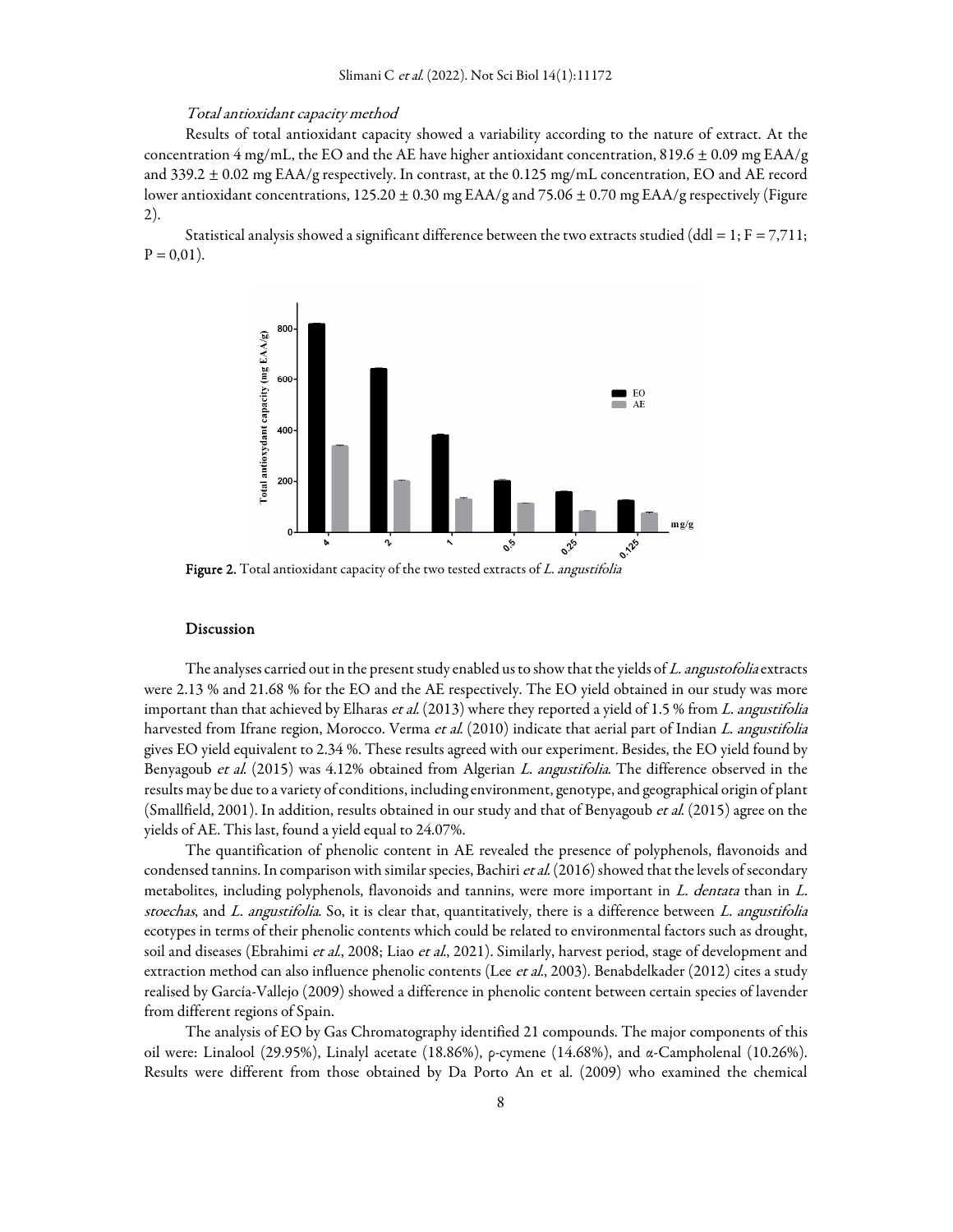composition of L. angustifolia EO and they found 65 constituents with a predominance of Linalool (35.96- 36.51%) and Linalyl acetate (21.74-14.42%). Another research done by Evandri et al. (2005) identified 14 monoterpene compounds in L. angustifolia EO. The major compounds were: Linalyl acetate (41.1%) and Linalool (32.7%). Thus, Reza Fakhari et al. (2005) found that Linalool (32.8%), Linalyl acetate (17.6%), lavandulyl acetate (15.9%), α-terpineol (6.7%), and geranyl acetate (5.0%) were predominant in L. angustifolia EO. Of the same, Rapper et al. (2016) established the chemical profile for L. angustifolia EO with major constituents, Linalyl acetate (36.7%), Linalool (31.4%), and terpinene-4-ol (14.9%). The difference in chemical composition of L. angustifolia EO can probably due to various conditions including the environment, genotype, geographical origin, period of harvest, location, temperature, drying time, parasites, and extraction method (Svoboda *et al.*, 1999).

The antibacterial activity showed that EO was active against the four target strains. These results agreed with Benyagoub et al. (2015) showed that L. angustifolia EO had an activity against all bacterial strains tested (E. coli, S. aureus and P. aeruginosa). Also, Cavanagh and Wilkinson (2002) had shown that lavender EO had an antibacterial action against S. aureus and E. coli.

The functional group structures of EO constituents could play an important role in determining the antibacterial activity of EO (Halle et al., 2005; Danila et al., 2021). This activity could be attributed to its chemical composition rich in terpenes such as linalool and linalyl acetate (Belmont, 2013; Yuan et al., 2019).

Other researchers, including Haraguchi et al. (1998), Harborne et al. (2000) and Tim et al. (2005) reported that the presence of flavonoids contributes to antibacterial activity. It appears that this activity against Gram-positive bacteria was more important compared to Gram-negative bacteria, this may be due to the difference in the structure of their outer wall, as well as the membrane of Gram-negative bacteria richer in lipopolysaccharides and protein that makes them more hydrophilic and prevents terpenes from adhering to these structures (Bosnić et al., 2006; Marzouk et al., 2006).

Besides, growth inhibition of F. oxysporum relative to control increases with concentrations of extracts. Do Amaral et al. (2000) and Castillejos et al. (1998) showed that the factor affecting the intensity of the antifungal action of an EO was the applied dose. This agreed with our results. In comparison with other fungus, Pepeljnjak et al. (1999) highlight the difference in sensitivity of organism test to lavender EO. Thus, they announce that the F. oxysporum was the most resistant among 6 species of Penicillium, 5 species of Aspergillus and one of Rhisopus. Those authors reveal a fungicidal activity on all the germs tested. In contrast, Laib (2010) reported that L. angustifolia EO reveal a negative inhibition rate against F. oxysporum, as if the EO stimulated the growth of the strain. Those results disagree with the present experimentation.

For the antioxidant activity, it seems that this one was related to the presence of phenolic contents. The main role of this compounds as free radical reducers was highlighted in several reports. The camphor present with 6.02% in L. angustifolia EO had a strong antioxidant activity (Svoboda et al., 1999; Villano et al., 2007; Kivrak, 2018). Besides, it can be noted that minority compounds present in EO can interact in a synergistic or antagonistic way to create an efficient system against free radicals. The presence of carvacrol even at low concentration in L. angustifolia EO (0.9%) may explain DPPH radical scavenging activity (Sing et al., 2006). Similarly, Hui et al. (2010) analysed the antioxidant activity of lavender EO for inhibiting the peroxidation of linoleic acid. They found that the lavender EO had stronger antioxidant activity than vitamin E against lipid peroxidation.

#### Conclusions

Phytochemical analysis of L. angustifolia AE showed the presence of total phenolic contents, flavonoids and condensed tannins, and the analysis by Gas Chromatography of EO showed the presence of 21 majority and minority molecules. Also, the study of the antibacterial activity of L. angustifolia enabled us to obtain interesting results. Indeed, EO and AE were active against the most target strains. In addition, the two extracts,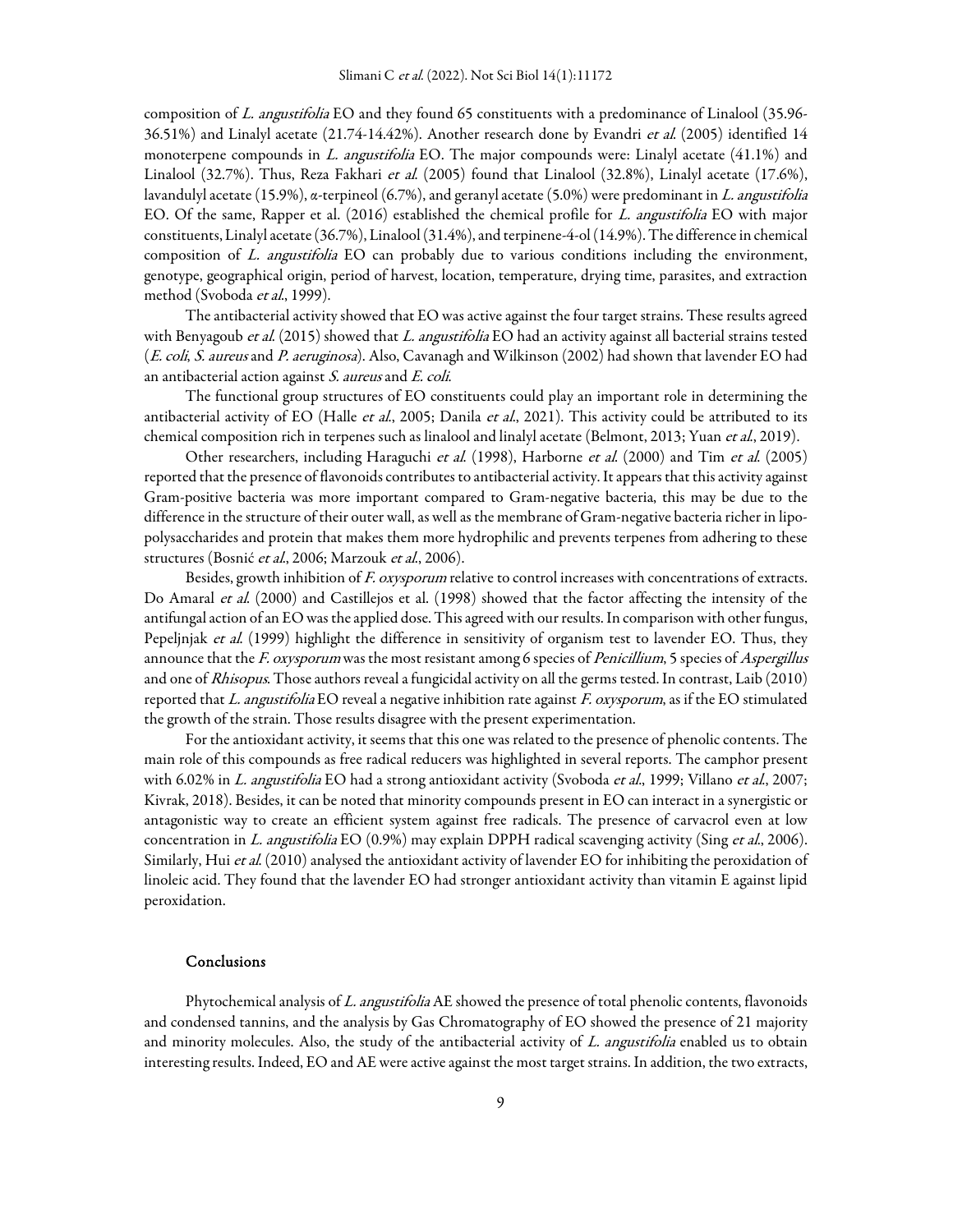EO and AE, were evaluated for their antifungal activity against Fusarium axysporium ssp. albedinis. EO showed significant activity on the filamentous strain tested. The AE proved less effective on this target fungal strain.

The evaluation of the antioxidant activity of L. angustifolia carried out by two techniques (DPPH and Total Antioxidant Capacity) showed a high antioxidant activity both for EO and AE. These eminent results showed that the use of L. angustifolia L. as an anti-infective in traditional environments is justified and that it should be studied more widely in order to explore its potential. Thus, it appears that this plant could be used as a means to retard or prevent the oxidation of biological substrates.

It would be important to extend the range of antimicrobial tests as well as the isolation, characterization, and identification of active compounds in L. angustifolia extracts. Also, research the biological activities of the same plant harvested in different regions in order to analyse the environment impact on the chemical composition of L. angustifolia.

## Authors' Contributions

Data curation: CS, CR, GE, SB; Methodology: CS, CR; Supervision: HS, LG, AL, AF; Writing original draft: CS; Writing - review and editing: CS.

All authors read and approved the final manuscript.

#### Ethical approval (for researches involving animals or humans)

Not applicable.

#### Acknowledgements

This research received no specific grant from any funding agency in the public, commercial, or not-forprofit sectors.

## Conflict of Interests

The authors declare that there are no conflicts of interest related to this article.

## References

Adams RP (2007). Identification of essential oil compo- 46 Provenance effect on the yield, chemical composition by gas chromatography/mass spectrometry. 4th Edition, Allured Publishing Corporation, Carol Stream, pp 804. Aquaron M (2005). Les causeries en Montagne. Sabenca dela Valéia, Barcelonnette, Conférence.

- Bachiri L, Bammou M, Echchegadda G, Ibijbijen J, El Rhaffari L, Haloui Z, Nassiri L (2017). Composition chimique et activité antimicrobienne des huiles essentielles de deux espèces de lavande : Lavandula dentata spp. Dentata et Lavandula peduncultata spp. pedunculata. European Scientific Journal 13:293-311. https://doi.org/10.19044/esj.2017.v13n21p293
- Bachiri L, Echchegadda G, Ibijbijen J, Nassiri L (2016). Etude phytochimique et activité antibactérienne de deux espèces de lavande autochtones au Maroc: Lavandula stoechas L. et Lavandula dentata L. European Scientific Journal 12:313-333. https://doi.org/10.19044/esj.2016.v12n30p313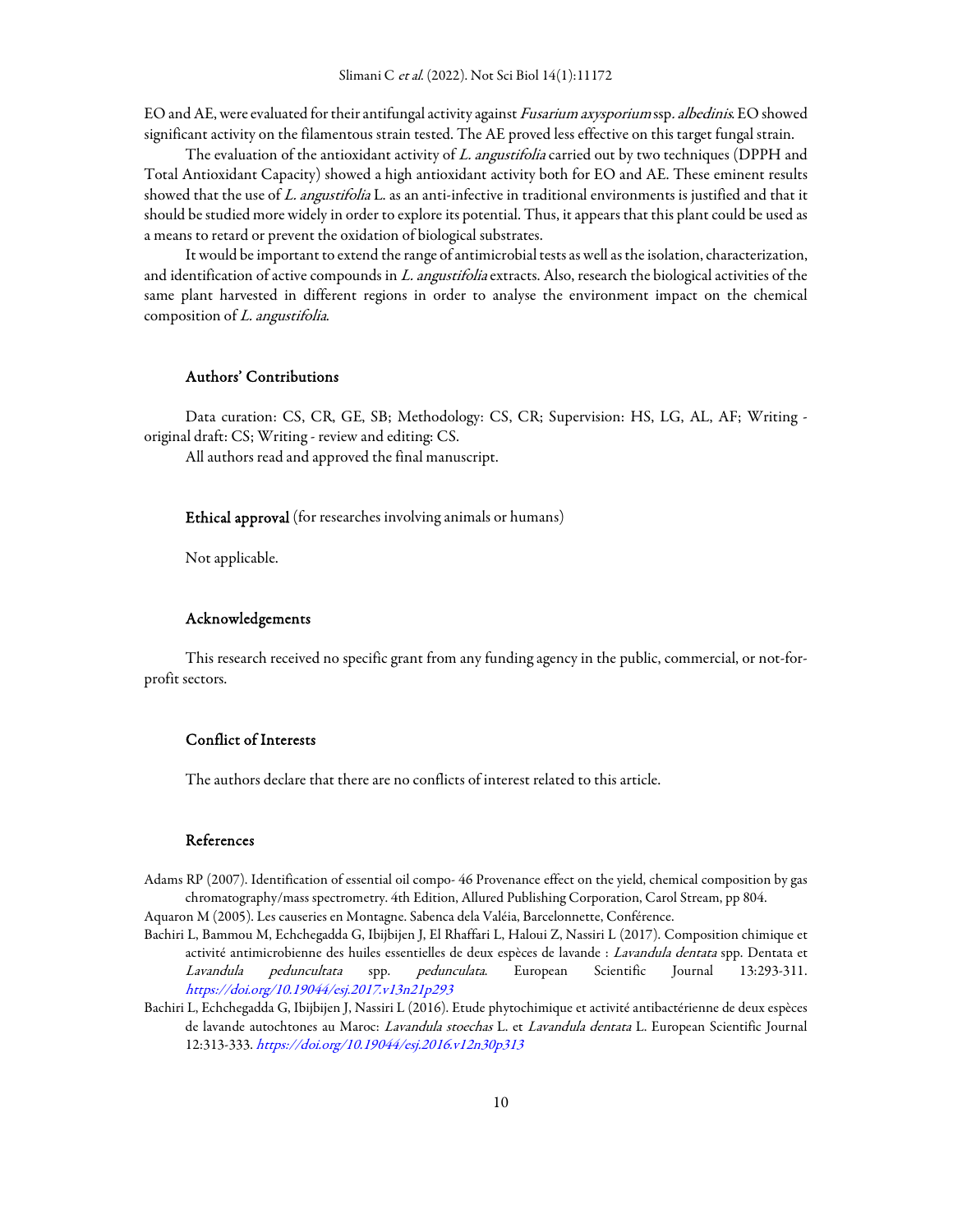- Bachiri L, Labazi N, Daoudi A, Ibijbijen A, Nassiri L, Echchegadda G, Mokhtari F (2015). Etude ethnobotanique de quelques lavandes marocaines spontanées. International Journal of Biological and Chemical Sciences 9:1308-1318. https://doi.org/10.4314/ijbcs.v9i3.16
- Bagiu RV, Vlaicu B, Butnariu M (2012). Chemical composition and in vitro antifungal activity screening of the Allium ursinumn L. (Liliaceae). International Journal of Molecular Sciences 13:1426-1436. https://doi.org/10.3390/ijms13021426
- Barros L, Carvalho AM, Ferreira CFRI (2011). Exotic fruits as a source of important phytochemicals: Improving the traditional use of Rosa canina fruits in Portugal. Food Research International 44 :2233-2236. https://doi.org/10.1016/J.FOODRES.2010.10.005
- Belmont M (2013). Lavandula angustifolia, Lavandula latifolia, Lavandula x intermedia: Etudes botaniques, chimiques et thérapeutiques, Thèse de Doctorat : Pharmacie, Université Joseph Fourier, pp 144.
- Benabdelkader T (2012). Biodiversité, bioactivité et biosynthèse des composés terpéniques volatils des lavandes ailées, Lavandula stoechas sensu lato, un complexe d'espèces méditerranéennes d'intérêt pharmacologique. Biologie végétale, Université Jean Monnet-Saint-Etienne, Ecole normale supérieure de Kouba, Alger, pp 259.
- Benyagoub E, Nabbou N, Sirat M, Belkacem A (2015). Etude phytochimique et évaluation du pouvoir antibactérien de quelques extraits de Lavandula angustifolia Mill., in vitro sur des espèces bactériennes isolées responsables d'infection urogénitale chez la femme. Tunisian Journal of Medicinal Plants and Natural Products 13:93-49.
- Bosnić T, Softić D, Grujić-Vasić J (2006). Antimicrobial activity of some essential oils and major constituents of essential oils. Acta Medica Academica 35:19-22. https://doi.org/10.3390/medicines4030058
- Bouhdid S, Abrin J, Zhiri A, Espuny MJ, Manresa A (2009). Investigation of fractional and morphological changes in Pseudomonas aeruginosa and Staphylococcus aureus cells induced by Origanum compactum essential oil. Journal of Applied Microbiology 106:1558-1568. https://doi.org/10.1111/j.1365-2672.2008.04124.x
- Brand-Williams W, Cuvelier ME, Berset C (1995). Use of a free radical method to evaluate antioxidant activity. Lebensmittel-Wissenschaft und -Technologie 28:25-30. https://doi.org/10.1016/S0023-6438(95)80008-5
- Castillejos L, Calsamiglia S, Ferret A (2006). Effect of essential oil active compounds on rumen microbial fermentation and nutrient flow in vitro systems. Journal of Dairy Science 89:2649-2658. https://doi.org/10.3168/jds.S0022- 0302(06)72341-4
- Cavanagh HMA, Wilkinson JM (2002). Biological activities of lavender essential oil. Phytotherapy Research 16:301-308. https://doi.org/10.1002/ptr.1103
- Da Porto C, Decorti D, Kikic I (2009). Flavour compounds of Lavandula angustifolia L. to use in food manufacturing: Comparison of three different extraction methods. Food Chemistry 112:1072-1078. https://doi.org/10.1016/j.foodchem.2008.07.015
- Danila A, Muresan MI, Ibanescu SA, Popescu A, Danu M, Zaharia C, Türkoğlu GC, Erkan G, Staras AI (2021). Preparation, characterization, and application of polysaccharide-based emulsions incorporated with lavender essential oil for skin-friendly cellulosic support. International Journal of Biological Macromolecules 191:405-413. https://doi.org/10.1016/j.ijbiomac.2021.09.090
- Do Amaral AL, Dalsoglio FK, Decarli ML, Neto JFB (1998). Pathogenic fungi causing symptoms similar to Phaeosphaeria leaf spot of maize in Brazil. Plant Disease 89:44-49. https://doi.org/10.1094/PD-89-0044
- Ebrahimi NS, Hadian J, Mirjalili MH, Sonboli A, Yousefzadi M (2008). Essential oil composition and antimibacterial activity of Thymus caramanicus at different phonological stages. Food Chemistry 110:927-931. https://doi.org/10.1016/j.foodchem.2008.02.083
- Elharas K, Daagare A, Mesfioui A, Uhssine M (2013). Activité antibactérienne de l'huile essentielle des inflorescences de Laurus nobilis et Lavandula angustifolia. African Science 9:134-141.
- Evandri MG, Battinelli L, Daniele C, Mastrangelo S, Bolle P, Mazzanti G (2005). The antimutagenic activity of Lavandula angustifolia (lavender) essential oil in the bacterial reverse mutation assay. Food and Chemical Toxicology 43:1381-1387. https://doi.org/10.1016/j.fct.2005.03.013
- Garcia-Vallejo MI (1992). Aceites esenciales de las Lavandulas ibéricas: ensayo de la quimiotaxonomía. Departamento de biologia vegetal I. Madrid, Universidad Complutense de Madrid, PhD, pp 498.
- Gulumser A, Bozoglu H, Peksen E (2006). Experimental Research Method, Samsun, Turkey, pp 264.
- Gustavo OE, Everton HS, Mafra-Nilton SC, Jemima AR, Paulo-Sérgio SJ (2021). Drying kinetics of Bixa orellana Labil (annatto) leaves and the influence of temperature on the physicochemical and biological properties of its essential oil. Revista Colombiana de Ciencias Químico - Farmacéuticas 49 :614-640. https://doi.org/10.15446/rcciquifa.v49n3.91251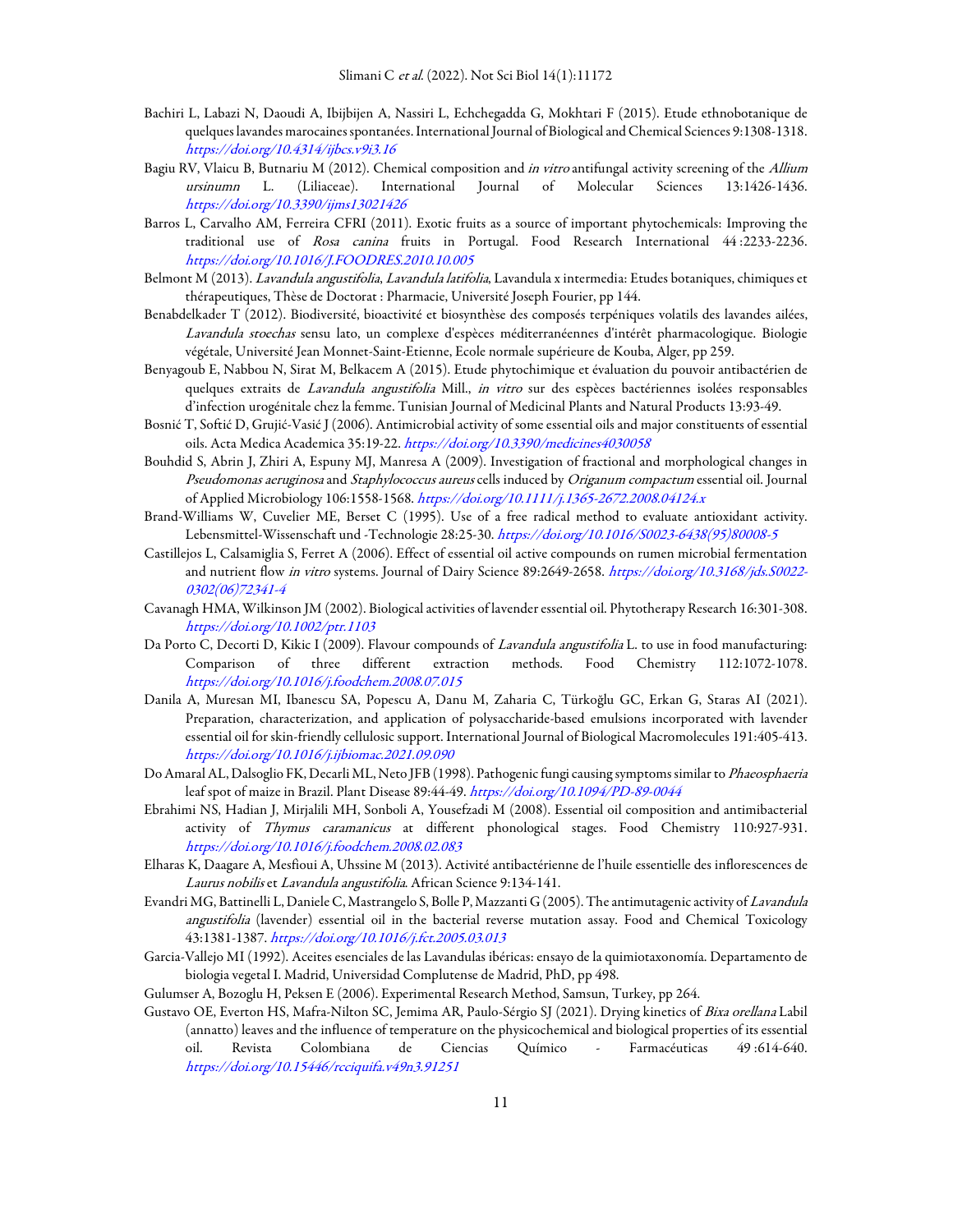- Haddanpouraghdam MB, Hassani A, Vojodi L, Asl BH, Rostami A, Azerbaijan W (2011). Essential oil constituents of Lavandula officinalis Chaix from Northwest Iran. CHEMIJA 22:167-171.
- Halle I, Thomann R, Bauermann U, Henning M, Kohler P (2005). Effect of graded supplementation of herb and essential oils in broiler feed on growth and carcass traits. Proceedings of the 15th European Symposium on Poultry Nutrition, Balatonfüred, Hungary, 25-29 September, 2005 pp 292-294.
- Haraguchi H, Tanimoto K, Tamura Y, Mizutani K, Kinoshita T (1998). Mode of antibacterial action of retrochalcones from Glycyrrhiza inflata. Phytochemistry 48:125-129. https://doi.org/10.1016/s0031-9422(97)01105-9
- Harborne JB, Williams CA (2000). Advances in flavonoid research since 1992. Phytochemistry 55:481-504. https://doi.org/10.1016/s0031-9422(00)00235-1
- Hebi M, Eddouks M (2016). Evaluation de l'activité antioxydante de Stevia rebaudiana. Phytothérapie 14 :17-22. https://doi.org/10.1007/s10298-015-0999-y
- Hui L, He L, Huan L, Xiao Lan L, Ai Guo Z (2010). Chemical composition of lavender essential oil and its antioxidant activity and inhibition against rhinitis related bacteria. African Journal of Microbiology 4(4):309-313. https://doi.org/10.5897/AJMR.9000163
- Kivrak S (2018). Essential oil composition and antioxidant activities of eight cultivars of lavender and lavandin from western Anatolia. Industrial Crops and Products 117:88-96. https://doi.org/10.1016/j.indcrop.2018.02.089
- Kordalis S, Fakir A, Zengin H, Duru ME (2003). Antifungal activities of the leaves of three Pistacia species grown in Turkey. Fitoterapia 74:164-167. https://doi.org/10.1016/s0367-326x(02)00320-9
- Laib I (2010). Etude des activités antioxydante et antifongique de l'huile essentielle des fleurs séches de Lavandula officinalis sur les moisissures des légumes secs, Université Mentouri Constantine, Algerie, pp 94.
- Lee KW, Kim YJ, Lee H, Lee CY (2003). Cocoa has more phenolic phytochemicals and a higher antioxidant capacity than teas and red wine. Food Chemistry 51:7292-7295. https://doi.org/10.1021/jf0344385
- Levison ME (2004). Pharmacodynamics of antimicrobial drugs. Infectious Disease Clinics of North America 18:451-465. https://doi.org/10.1016/j.idc.2004.04.012
- Liao Z, Huang Q, Cheng Q, Khan S, Yu X (2021). Seasonal variation in chemical compositions of essential oils extracted from lavandin flowers in the Yun-Gui plateau of China. Molecules 26:5639. https://doi.org/10.3390/molecules26185639
- Marzouk Z, Neffati A, Marzouk B, Chraief I, Fathia K, Chekir Ghedira L, Boukef K (2006) Chemical composition and antibacterial and antimutagenic activity of Tunisian Rosmarinus officinalis L. oil from Kasrine. Journal of Food, Agriculture and Environment 4:61-65.
- Moulari B (2005). Propriétés antimicrobiennes in vitro d'extraits de deux plantes africaines-Rôle de l'Astilbinepotentialisation du pouvoir antibactérien par nanoencapsulation. Thèse Doctorat, Univ Franche-Comté, France, pp 4.
- Nguyen VT, Duong Le M (2018). Influence of various drying conditions on phytochemical compounds and antioxidant activity of carrot peel. Beverages 4:80. https://doi.org/10.3390/beverages4040080
- Nikšić H, Bešović EK, Makarević E, Durić K, Kusturica J, Muratovic S (2017). Antiproliferative, antimicrobial, and antioxidant activity of Lavandula angustifolia Mill. essential oil. Journal of Health Sciences 7(1):35-43. https://doi.org/10.17532/jhsci.2017.412
- Pepeljnjak S, Stanic G, Potocki P (1999). Antimicrobial activity of the ethanolic extract of *Satureja montana* subsp. Montana. Acta Pharmaceutica 49:65-69.
- Prieto P, Pineda M, Aguilar M (1999). Spectrophotometric quantitation of antioxidant capacity through the formation of phosphomolybdenum complex: specific application to the determination of vitamin E. Analytical Biochemistry. 269:337-341. https://doi.org/10.1006/abio.1999.4019
- Qidwai W, Ashfaq T (2013). Role of garlic usage in cardiovascular disease prevention: an evidence-based approach. Evidence-Based Complementary and Alternative Medicine 125649. https://doi.org/10.1155/2013/125649
- Rafie S, Namjoyan F, Golfakhrabadi F, Yousefbeykc F, Hassanzadeha A (2016). Effect of lavender essential oil as a prophylactic therapy for migraine: A randomized controlled clinical trial. Journal of Herbal Medicine 6:18-23. https://doi.org/10.1016/j.hermed.2016.01.003
- Rapper SD, Viljoen A, Vuuren SV (2016). The in vitro antimicrobial effects of Lavandula angustifolia essential oil in combination with conventional antimicrobial agents. Evidence-Based Complementary and Alternative Medicine 2752739. https://doi.org/10.1155/2016/2752739